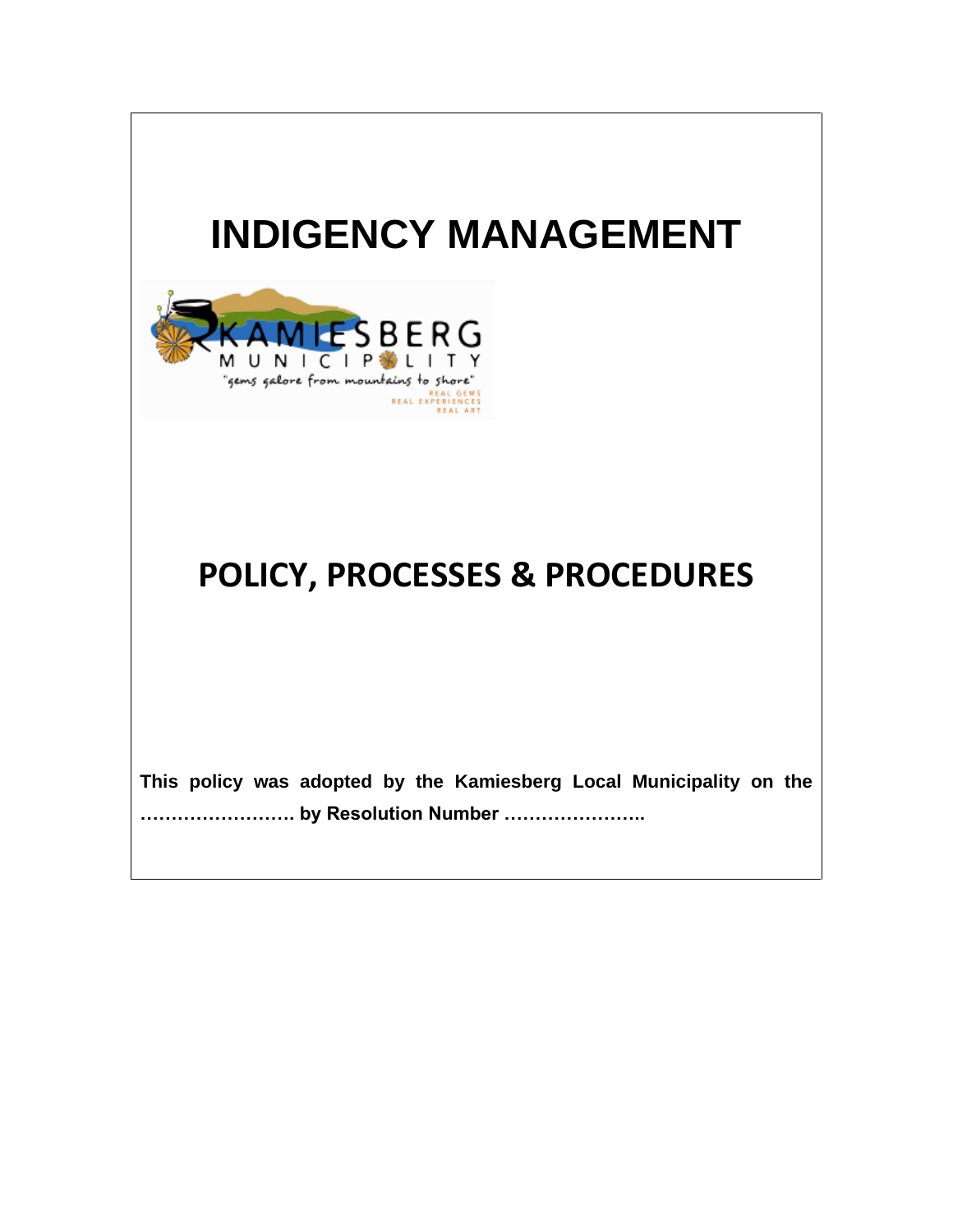#### **NOTES**

- 1. This is a budget-related policy within the definitions of such policies as provided in Section 1 of the MFMA, and this policy must therefore be reviewed, and revised if necessary, as part of each annual budget process.
- 2. This policy is part of the municipality's suite of revenue management policies (credit control and debt collection, rates, tariffs) and as the accounting officer (municipal manager) is charged with the responsibility for managing the municipality's revenues, the municipal manager is responsible for the implementation and administration of this policy.
- 3. As this policy cross-references to the other three revenue management policies it is essential that by-laws be adopted by the council also to give effect to this policy.

#### **DEFINITIONS**

All material technical terms are defined in each appropriate section of the policy.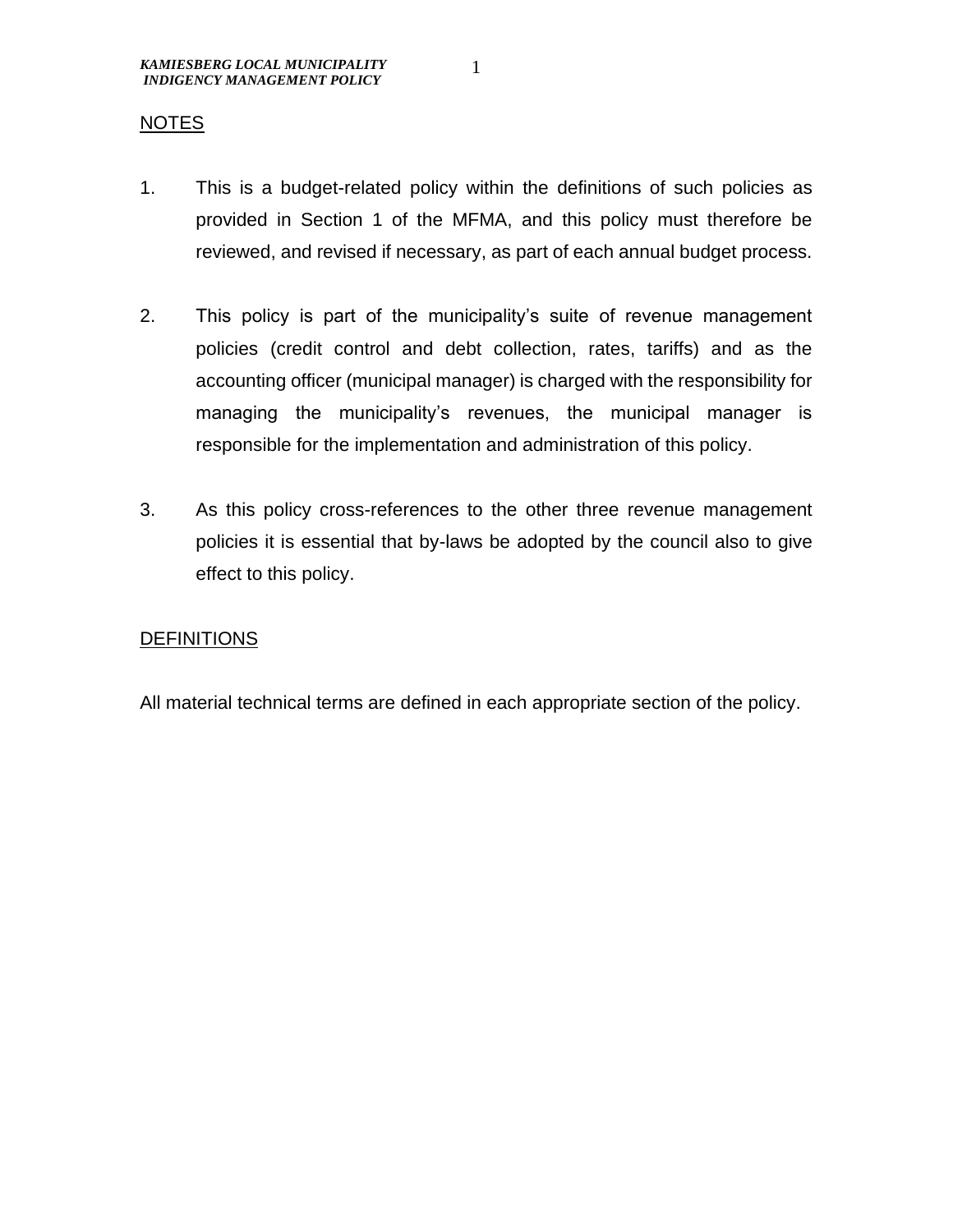TABLE OF CONTENTS

Page

| PART 1 OBJECTIVE                                                     | 3              |
|----------------------------------------------------------------------|----------------|
| PART 2 CRITERIA AND PROCESS FOR IDENTIFYING INDIGENTS                | 3              |
| PART 3 APPLICATION OF THE POLICY                                     | $\overline{4}$ |
| PART 4 APPLICATION PROCEDURES                                        | 5              |
| PART 5 NON-COMPLIANCE OF HOUSEHOLDS REGISTERED<br><b>AS INDIGENT</b> | 5              |
| PART 5 REPORTING REQUIREMENTS                                        | 6              |
| PART 6 INDIGENT HOUSEHOLD ARREARS                                    | $\overline{7}$ |
| <b>PART 7 INDIGENT REGISTER</b>                                      | $\overline{7}$ |
| PART 8 REPORTING REQUIREMENTS                                        | 8              |
| PART 9 PROMULGATION OF BY-LAWS AND<br><b>REVIEW OF POLICY</b>        | 8              |

2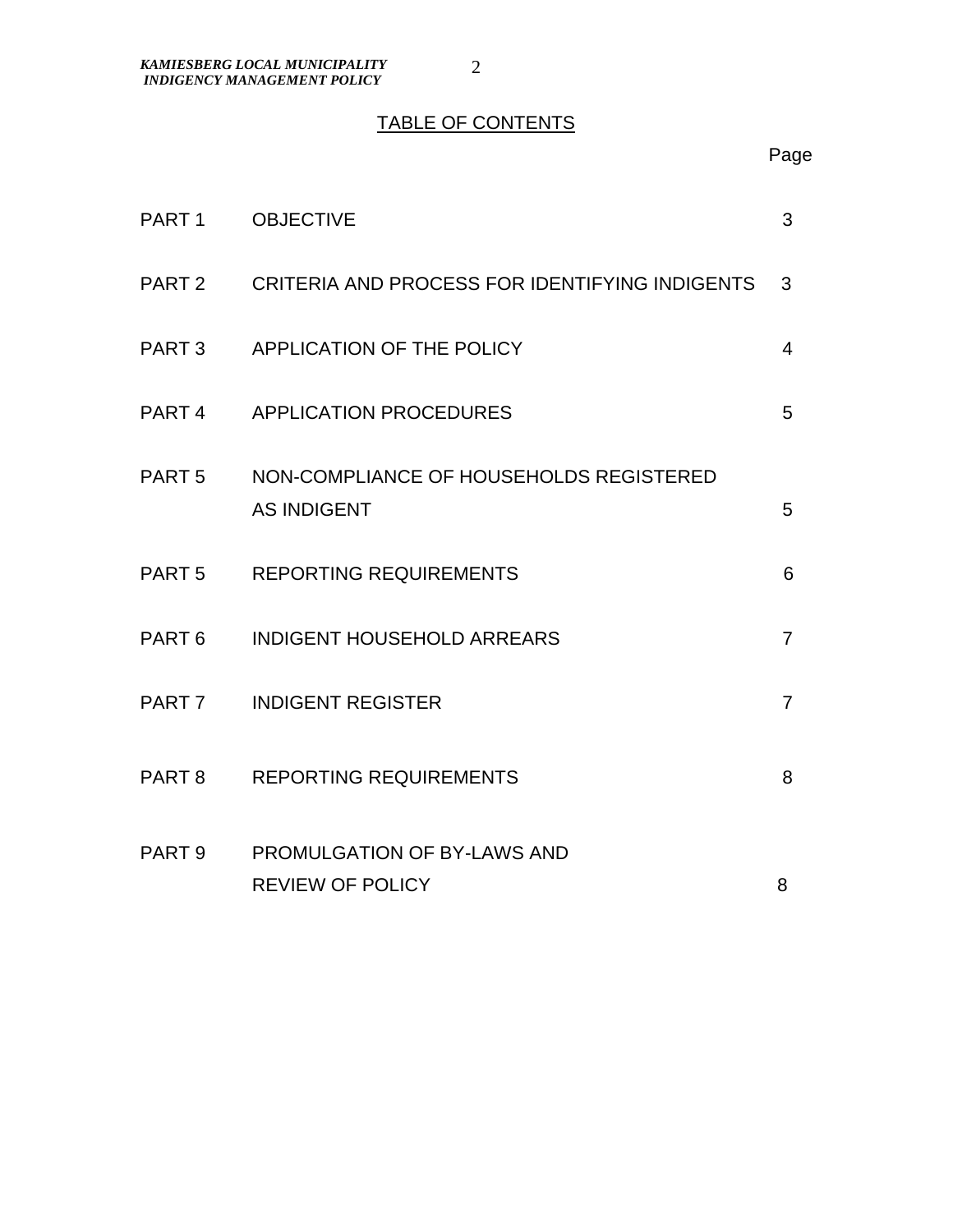#### **PART 1 OBJECTIVE**

Because of the level of unemployment and subsequent poverty in the municipal area, there are households which are unable to pay for normal municipal services. The municipality therefore adopts this indigency management policy to ensure that these households have access to at least basic municipal services, and is guided in the formulation of this policy by the national government's policy in this regard.

#### **PART 2: CRITERIA AND PROCESS FOR IDENTIFYING INDIGENTS**

**Homeowner /Lessee** where verified total gross monthly income of **R 4 000.00** Per month, with the discretion of Council, qualify for a subsidy on property rates and service charges for sewerage and refuse removal, and will additionally receive 2 kl of water per month free of charge, 50 units of electricity and 50% on sanitation.

Total gross monthly income of R4 000.00 includes additional allowances received by residents during the COVID19 period.

Only households where the accountholder or property owner has registered as indigent in terms of the municipality's annual registration programme, and whose registration has been accepted and entered into the register of indigents, shall qualify for the above concessions.

For a household to qualify for subsidies or rebates on the major service charges (see part 3 below), the registered indigent must be the full-time occupant of the property concerned, and if also the owner of the property concerned, may not own any other property, whether in or out of the municipal area.

For a household to qualify for a rebate on rates, the registered indigent must be both the owner and fulltime occupant of the property concerned, and may not own any other property, whether in or out of the municipal area.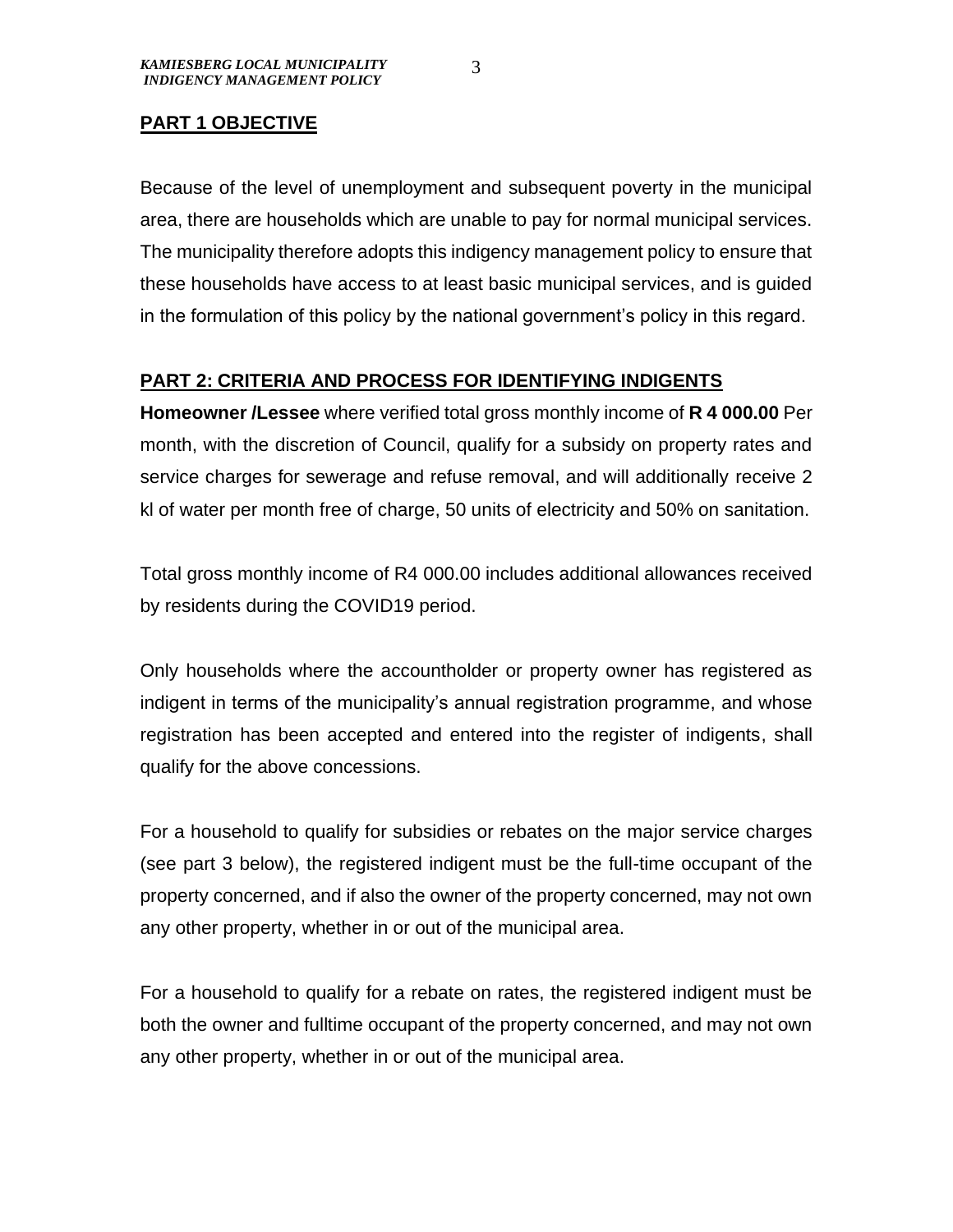4

Indigency relief shall apply for a period not extending beyond the financial year in which the particular household is registered as indigent. Registration must be renewed in each registration programme if relief is to continue after year end.

To register as an indigent, the relevant property owner or accountholder must personally complete and sign the registration form provided by the municipality for this purpose, and furnish such further documentation as the municipality specifies. The municipal manager or any person delegated to do so, will provide assistance to persons who cannot read or write, at such times and places as are specified in the notices published to indicate that the registration programme is to take place. Registration will take place on dates and at times and places determined by the council from time to time.

# **PART 3 APPLICATION OF THE POLICY**

The subsidies on rates and the specified service charges will be determined as part of each annual budget and in terms of the municipality's policies on property rates and tariffs.

In respect of water, a 100% subsidy of the fixed availability charge and of metered consumption up to 2 kl per household per month will apply; however, if consumption exceeds 2 kl per metering period (month) the consumer will be charged at normal tariffs for actual consumption on the quantity exceeding 2 kl. If unmetered water is provided, a 100% subsidy of the fixed availability charge will apply.

In respect of sewerage charges it is 50% subsidized, refuse is 100% subsidized and 50 free units of electricity.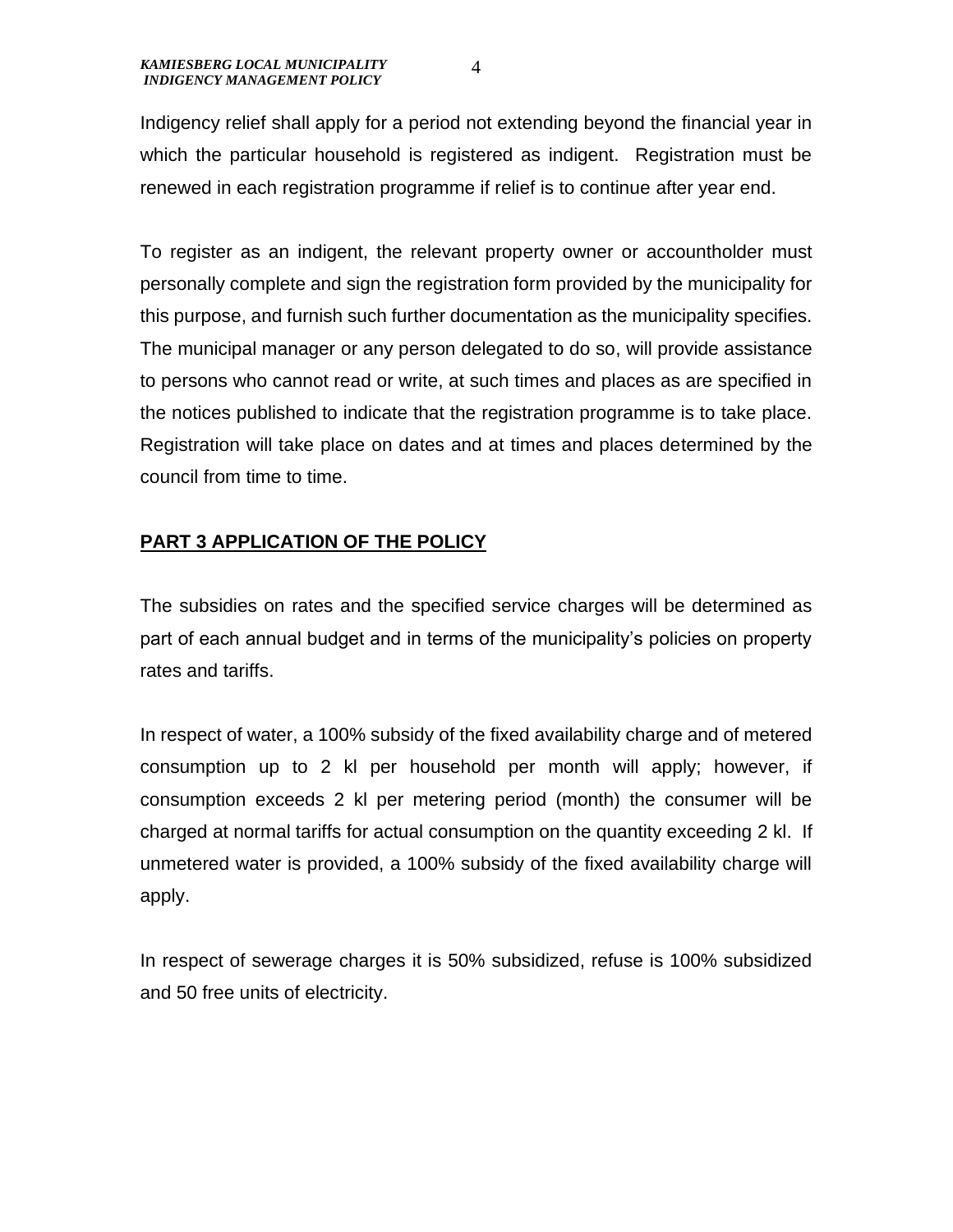In respect of property rates, the rebate shall be 100% of the rates based on the rateable value up to R30 000 and 75% of the rates based on the rateable value above R30 000.

## **PART 4: APPLICATION PROCEDURES**

The applicant must produce the following documentation:

- 1. Written proof of household income or grants for each member of the household
- 2. The employment status or low income or reduction in income of each member of the household
- 3. Inability to work of each member of the household
- 4. All minor members of the household and their certified birth certificate or ID
- 5. An affidavit (if not employed)
- 6. Certified identity documents

The above documents should be commissioned by a commissioner of oath and be submitted with the application form to the Accounting officer.

Based on the outcome of the verification process by the Accounting Officer responsible approval will only be granted to those applicants that meet the criteria as per Part 2 of this policy.

# **PART 5 NON-COMPLIANCE OF HOUSEHOLDS REGISTERED AS INDIGENT**

When a property owner or accountholder who has registered as an indigent fails to comply with any arrangements or conditions materially relevant to the receipt of indigence relief, such person will forfeit his or her status as a registered indigent with immediate effect, and will thereafter be treated as an ordinary residential property owner or accountholder for the financial year concerned.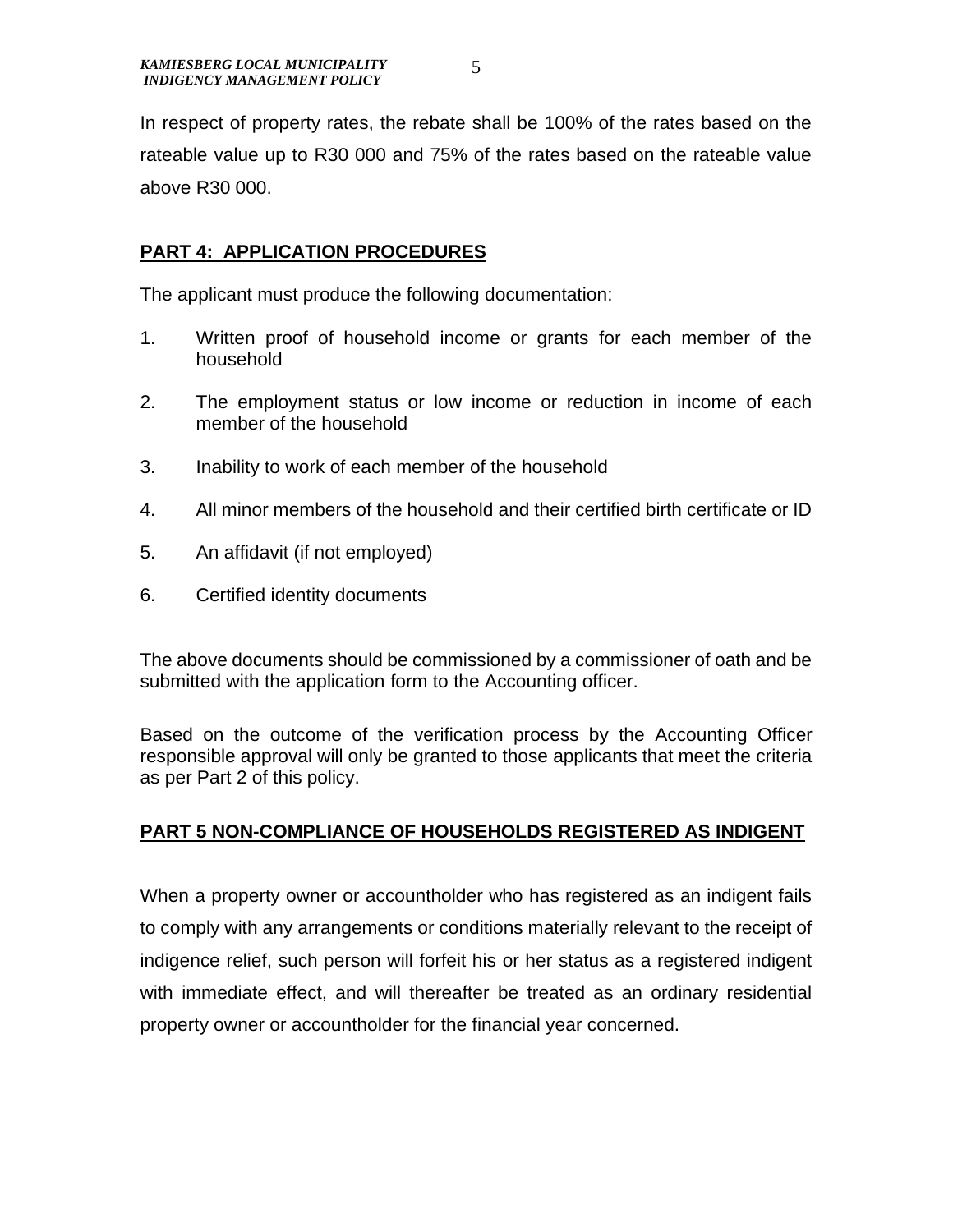The onus is on each registered indigent to advise the municipal manager of such failure to comply.

The relief to indigents may be withdrawn at the discretion of the municipal manager or terminated if:

- a registered indigent who qualifies for such relief fails to keep to the terms of the policy agreement; or
- any tampering with the installations of the municipality is detected.
- death of account holder
- upon sale of the property
- When circumstances in the indigent have improved in terms of a gross income exceeding two times the government pension grant.

If a registered indigent is found to have provided fraudulent information to the municipality in regard to any material condition for registration as an indigent, such person shall immediately be removed from the register of indigents, and shall be liable to repay to the municipality with immediate effect all indigency relief received from the date of such fraudulent registration. Moreover, such person may not again be considered for indigency relief for a period extending for 5 (five) years beyond the financial year in which the misdemeanor is detected.

Indigency relief will not apply in respect of property owners owning more than one property, whether in or outside the municipal area.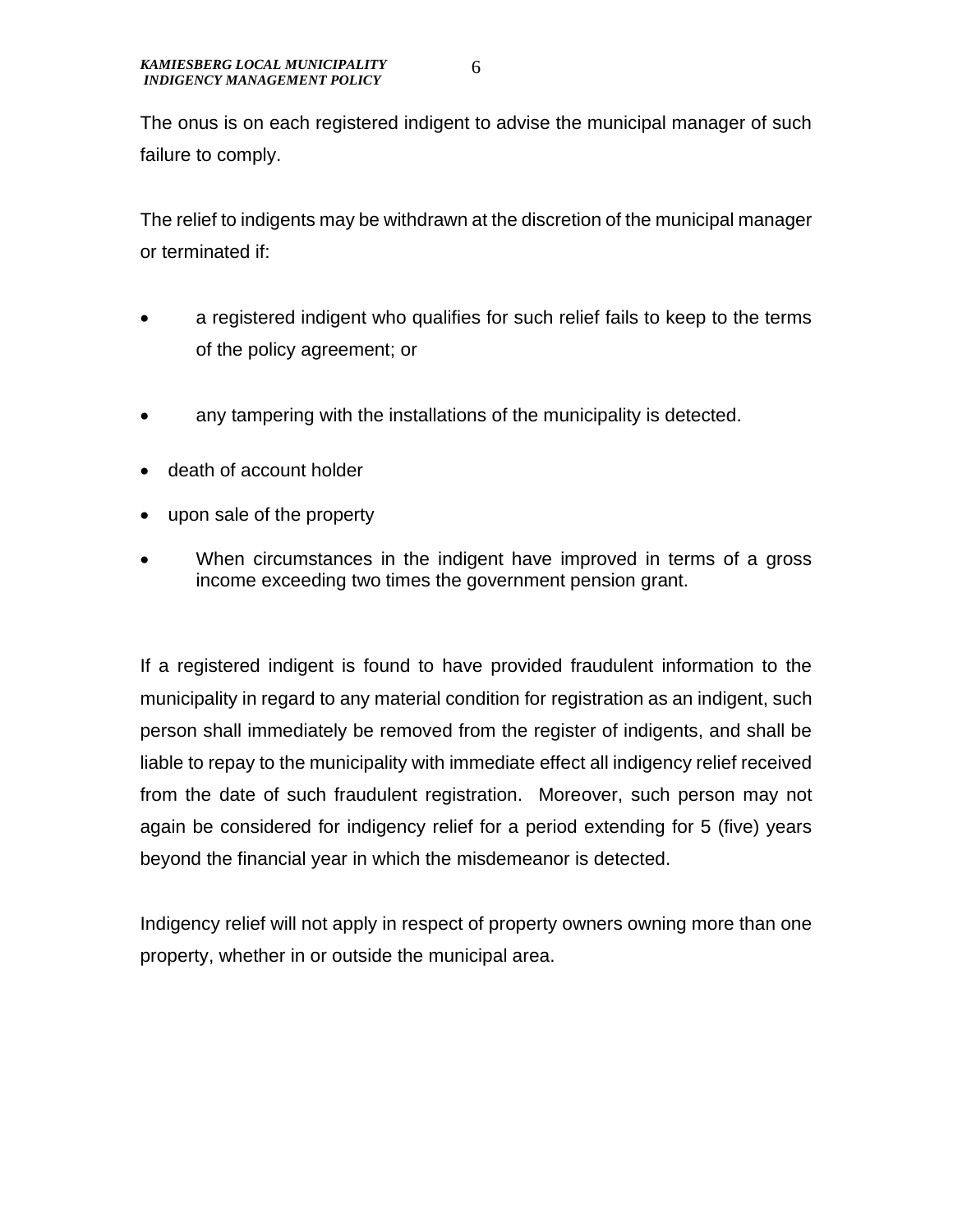## **PART 6: INDIGENT HOUSEHOLD ARREARS**

Consumers will be liable for all arrears accrued before the commencement of the indigent contract **(Before he/she became an indigent).** Arrangement must be made to pay all outstanding amounts through the signing of the acknowledgement of debt form.

The property owner or accountholder concerned will have to make immediate arrangements with the municipal manager to pay off these arrears owing within a reasonable time as determined by the municipal manager in terms of the municipality's credit control and debt collection

The subsidy will only be provided subject to the provision that the consumer agrees in writing that the payment of arrears will be maintained at the minimum levels specified as per the above.

No interest shall be calculated on arrears of consumers who are registered as indigents.

#### **PART 7: INDIGENT REGISTER**

The municipality will conduct an audit of the indigent register bi-annually with regard to the information furnished by the applicants and possible changes in status, the usage of allocation and debt collection measures applied.

The register shall contain the following:

- 1. The names of the indigent debtors receiving indigent support
- 2. Erf numbers

.

- 3. The total household income
- 4. The number of dependents
- 5. Indigent service support and rebate offered